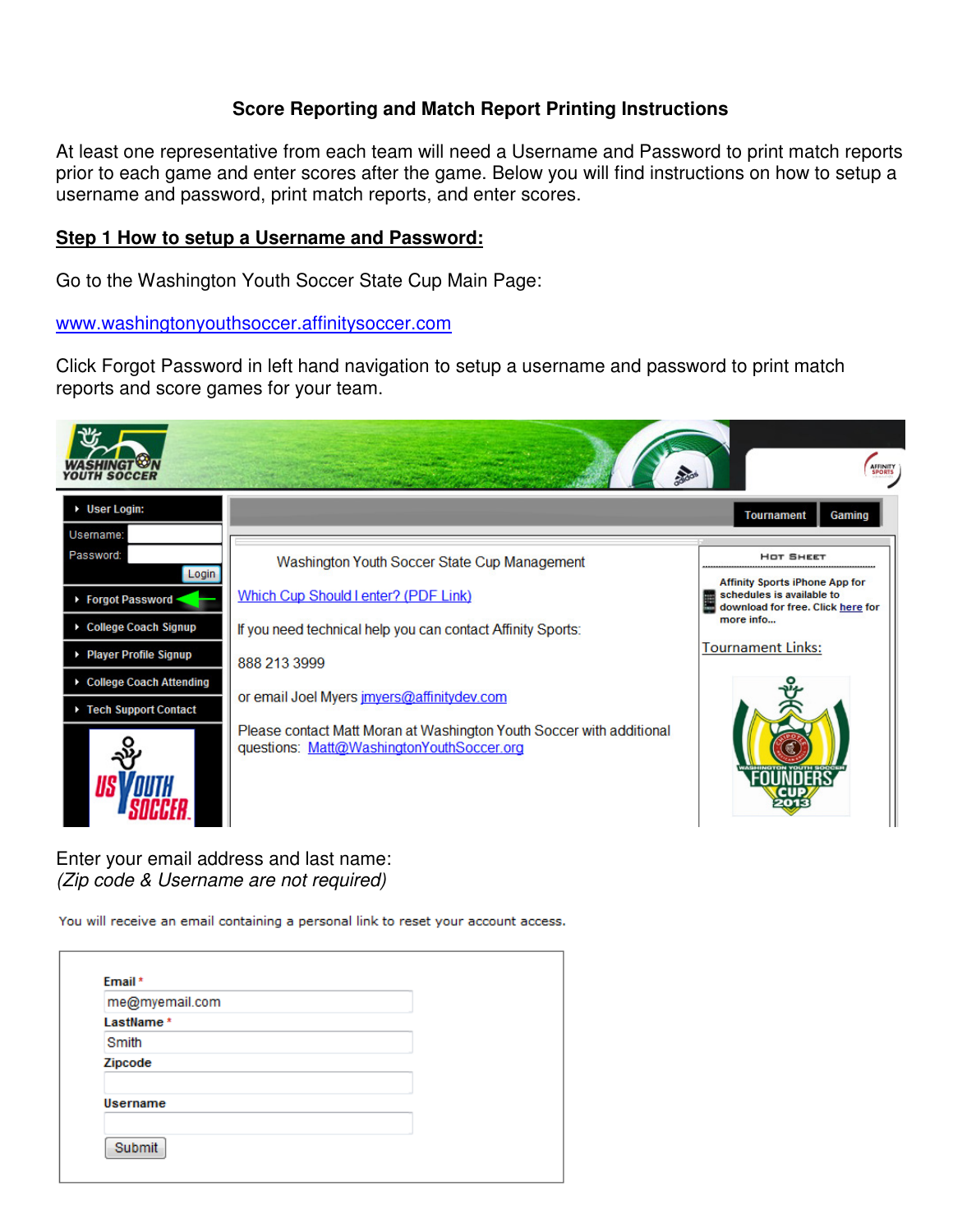The system is designed to find a match based on your email address and last name. If the system does not find a match you can submit a help ticket by clicking "Tech Support Contact" in the left hand navigation requesting this information or give us a call during normal business hours and we will help you setup your account:

 Affinity Sports 1-888-213-3999 M-F 7am to 7pm PST S-S 7am to 3:30pm PST

Otherwise you will receive an email from noreply@sportsaffinity.com

| Dear member ;<br>lone account.<br><b>Thank You!</b>                                                                                                   | We have received a request to update your password. The following account(s) are matched with the information you submitted. Please click on Reset<br>Password to reset the username/password for the account. If you have duplicated accounts in the system, please contact your technical support to merge into |
|-------------------------------------------------------------------------------------------------------------------------------------------------------|-------------------------------------------------------------------------------------------------------------------------------------------------------------------------------------------------------------------------------------------------------------------------------------------------------------------|
| <b>Account</b> Reset Password<br>Test, Test<br>User Name:<br>ID Num: 60982-529892<br>Please Update<br>Unknown, WA99999<br>Email:<br>Created: 11/17/11 | <b>Family Members</b><br>Test, Test<br>IDNum:60982-529892 DOB:8/9/1971 Created:11/17/11 Father                                                                                                                                                                                                                    |

Click on the Reset Password link and you will be prompted to create a Username and Password:

| <b>Change Password</b>                                                                                           | User Name*            |
|------------------------------------------------------------------------------------------------------------------|-----------------------|
| Please enter a new username/password for your<br>account using the form provided here. Once your                 | New Password:*        |
| username/password has been changed, you will be able<br>to log-in to your account immediately. Please write down | Verify New Password:* |
| your new username/password and keep it in a safe<br>place.                                                       | *Reauired             |

Update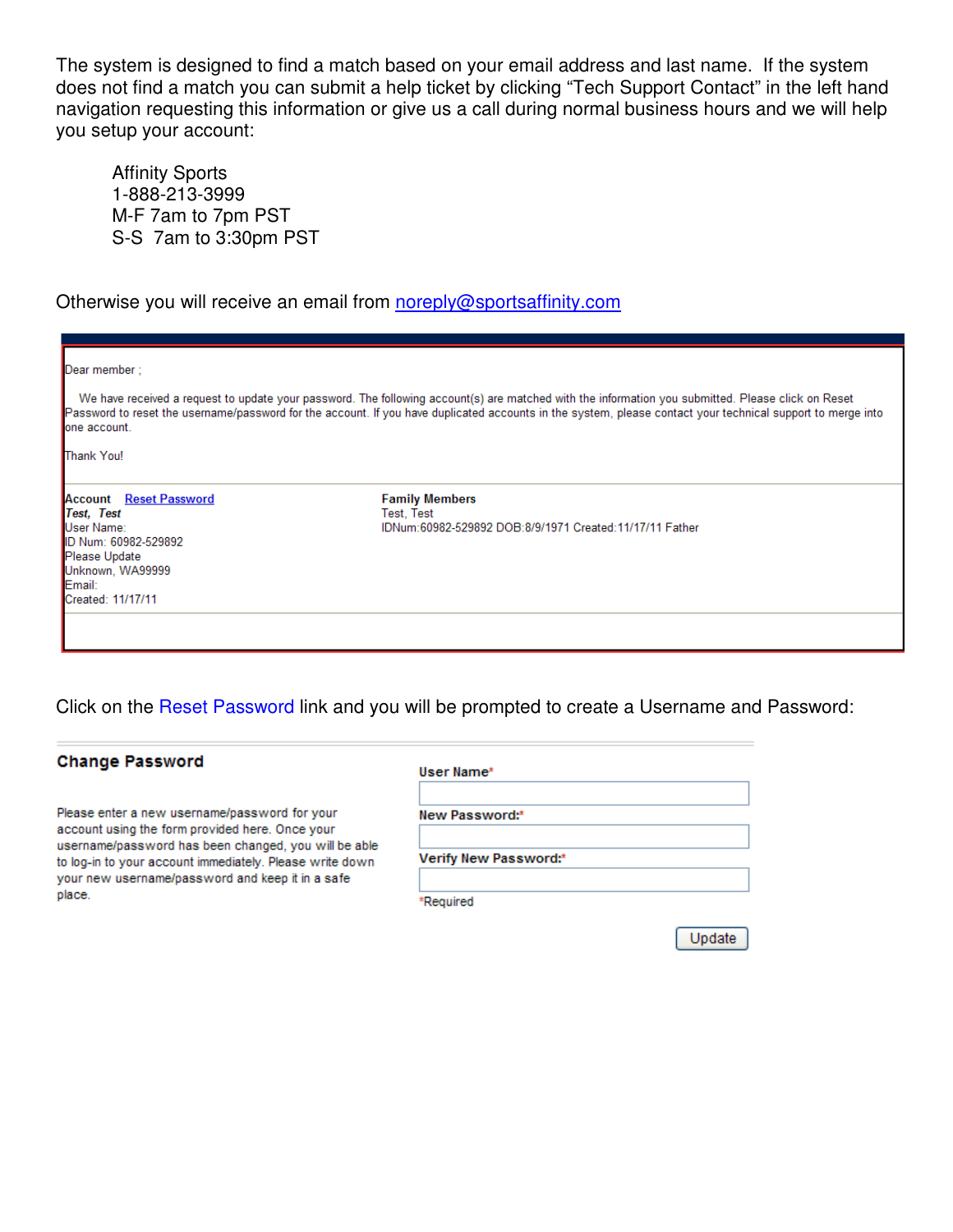# **Step 2 Printing Match Reports (After Roster Freeze):**

Login with your Team Admin account Username & Password:

| My Info                                                                                                        |                                                        |                |                                                     |      |                                      |         |      |
|----------------------------------------------------------------------------------------------------------------|--------------------------------------------------------|----------------|-----------------------------------------------------|------|--------------------------------------|---------|------|
| <b>Test Test</b><br>Please Update<br>Unknown, WA 99999<br>H: (999) 999-9999<br>Edit<br>Add More Family Members |                                                        |                |                                                     |      |                                      |         |      |
|                                                                                                                |                                                        |                |                                                     |      |                                      | Current | Past |
| <b>Registration Applications</b>                                                                               |                                                        |                |                                                     |      |                                      |         |      |
|                                                                                                                |                                                        | Fall 2011-2012 |                                                     |      |                                      |         |      |
| Name<br>Club<br> A <br>Test Test Demo Club                                                                     | <b>ApplicationStatus Playlevel</b><br>Assigned         | Competitive    | RiskStatus/ExpireDate ApplicationDate Forms<br>None |      | 11/18/2011                           |         |      |
|                                                                                                                |                                                        |                |                                                     |      |                                      |         |      |
|                                                                                                                |                                                        |                |                                                     |      |                                      | Current | Past |
| <b>Teams</b>                                                                                                   |                                                        |                |                                                     |      |                                      |         |      |
| <b>Team</b>                                                                                                    | <b>Team ID</b>                                         | <b>Season</b>  |                                                     |      |                                      |         |      |
| <b>Test Team</b>                                                                                               | DD01-001CG15-0002                                      |                | Fall 2011-2012                                      | Edit | Tournament                           |         |      |
|                                                                                                                |                                                        |                |                                                     |      |                                      |         |      |
|                                                                                                                |                                                        |                |                                                     |      |                                      | Current | Past |
|                                                                                                                | <b>Tournament Applications / Game Scoring</b>          |                |                                                     |      |                                      |         |      |
| <b>Team</b>                                                                                                    | <b>Tournament</b>                                      |                |                                                     |      |                                      |         |      |
| <b>Test Team</b><br>DD01-001CG15-0002 Status: Pending                                                          | 2011 Washington Youth Soccer<br>Submitted on 11/3/2011 |                |                                                     |      | <b>Edit Schedules / Game Scoring</b> |         |      |

(The Team ID# you will see on this page is an internal Team ID# which is a little different from your Washington State Team ID#)

Click the Schedules/Game Scoring Link

On this page you will be able to print a match report for each game and also click on the either of the blank score boxes to record the games score and any cards received:

## **Click here for Schedule Information Including Game Times and Fields**

#### Advancing to Next Round: top 1 place team(s) from each Bracket and 0 Wildcards.

| Club<br>Info | <b>Group A</b>        |  | <b>Total</b><br><b>Points</b> | Ylw | <b>Red</b> |
|--------------|-----------------------|--|-------------------------------|-----|------------|
| B            | <b>A1</b> : Test Team |  |                               |     |            |
| B            | <b>A2 : Test Team</b> |  |                               |     |            |

| Bracket - Saturday, November 19, 2011 |  |
|---------------------------------------|--|

| Game#                       | Group        | <b>Home Team</b> | Score | <b>Away Team</b> | Score | Referee<br>Performance |
|-----------------------------|--------------|------------------|-------|------------------|-------|------------------------|
| 1001<br><b>Print Roster</b> | $A2$ vs $A1$ | Test Team        | vs.   | Test Team        |       | Rate                   |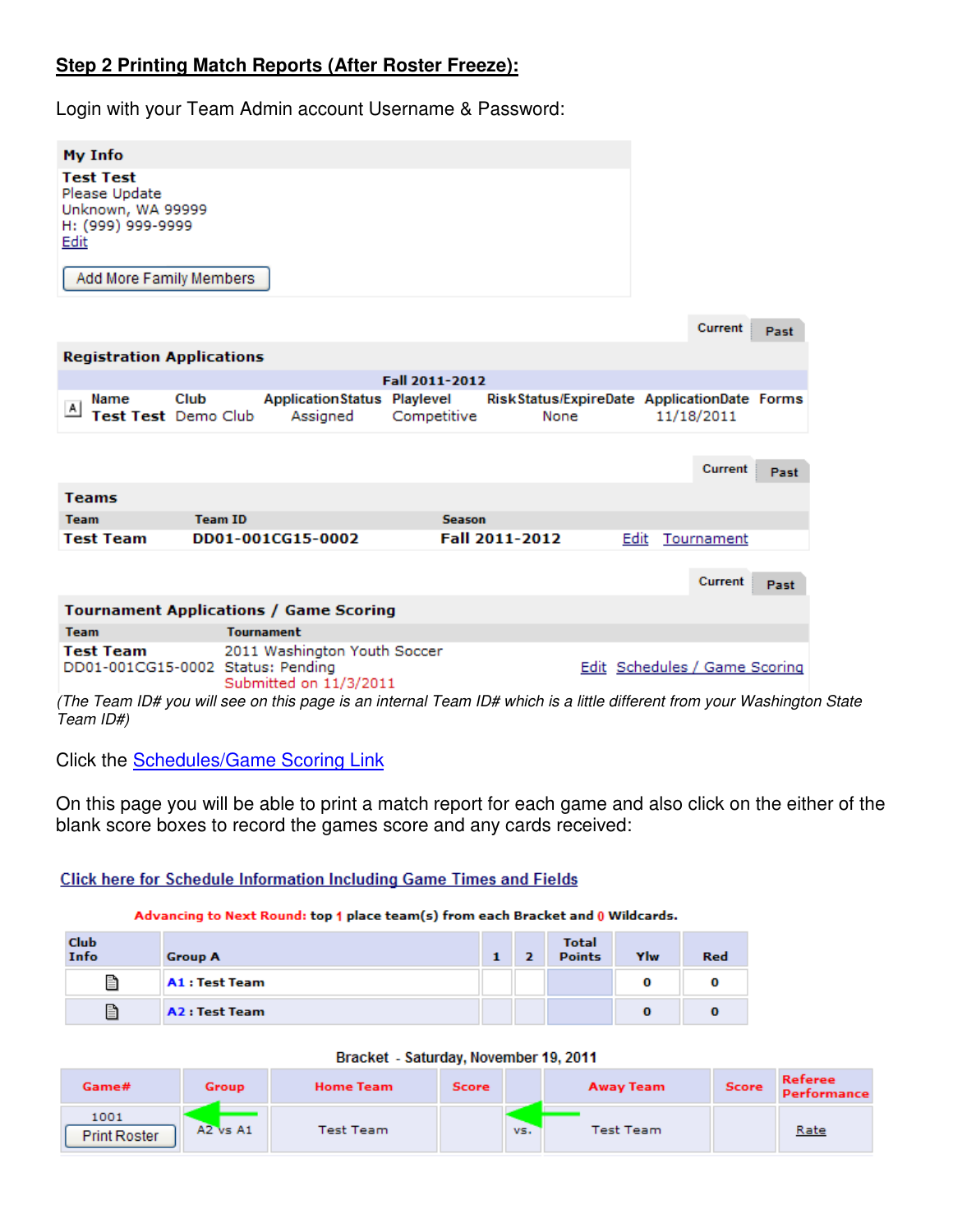The "Print Roster" button will not show until after the roster freeze date. Three days prior to each game you will see the "Print Roster" button for your next game. Click the "Print Roster" button to print your match report.

The system will display a popup PDF with the match report. If you do not see this match report make sure you have any popup blockers disabled.

# **Print 2 copies of your Match Report**

## **Step 3 Game Scoring**

Login with your team administrator Username and Password

Click the Schedules/Game Scoring Link

Next to each unscored game you will see an empty score box under the word "Score":

| Game#                       | Group        | <b>Home Team</b> | <b>Score</b> | <b>Away Team</b> | <b>Score</b> | <b>Referee</b><br><b>Performance</b> |
|-----------------------------|--------------|------------------|--------------|------------------|--------------|--------------------------------------|
| 1001<br><b>Print Roster</b> | $A2$ vs $A1$ | Test Team        | VS.          | Test Team        |              | Rate                                 |

The system will display a popup window for the game stat entry. If you do not see this form make sure you have any popup blockers disabled

| Instructions:                                                                  |                         |                                                             | <b>Game Stat Entry</b>            |                                 |  |
|--------------------------------------------------------------------------------|-------------------------|-------------------------------------------------------------|-----------------------------------|---------------------------------|--|
| The required fields are Team Colors                                            | Date: 11/19/2011        |                                                             | Time: 08:00 AM                    | Field: 1                        |  |
| and Team Scores. Team Colors<br>cannot match.                                  | Home: Test Team         |                                                             | <b>Visitor: Test Team</b>         |                                 |  |
|                                                                                | $Color: \bigcirc None$  | $\odot$ None                                                | $Colors:$ $QNone$<br>$\odot$ None |                                 |  |
| In Goals/Cautions/Ejections section,<br>Please select from the drop down to    | Score: 0                |                                                             | Score: $ 0 $                      |                                 |  |
| add goals, ejections, or cautions for a<br>selected Admin or player.           | Special Code            | ×                                                           | Special Code                      | v<br>۰.                         |  |
|                                                                                |                         | <b>Goals/Cautions/Ejections</b>                             |                                   | <b>Goals/Cautions/Ejections</b> |  |
| Note: player numbers must match<br>those that are in the roster. Click on      | --Select Admin/Player-- | ×                                                           |                                   | --Select Admin/Player--<br>×    |  |
| the Team Names to add Jerseys.                                                 | <b>Item Type</b>        | Reason                                                      | Item Type                         | Reason                          |  |
| 2C - Second Caution                                                            | v                       | $\checkmark$                                                | --                                | ×<br>$\checkmark$               |  |
| AOL - Abusive / Offense Language                                               | Add                     | Remove                                                      | Add                               | Remove                          |  |
| DGF - Denies Goal scoring<br>opportunity by impeding Foul                      |                         |                                                             |                                   |                                 |  |
| DGH - Denies Goal scoring<br>opportunity Handling                              |                         |                                                             |                                   |                                 |  |
| DIS - Dissent                                                                  |                         |                                                             |                                   |                                 |  |
| DR - Delay Restart<br>EFI - Enter field improperly                             |                         | Referees Assignment (dick name to rate referee performance) |                                   |                                 |  |
| FRD - Fails to Respect Distance                                                | <b>Center Referees</b>  | <b>Assistant Referees</b>                                   |                                   | <b>Club Linesman</b>            |  |
| IRB - Irresponsible Behaviour                                                  |                         |                                                             |                                   |                                 |  |
| LFI - Leave field improperly                                                   |                         |                                                             |                                   |                                 |  |
| PIL - Persistently Infringing Laws of<br>the Game                              |                         |                                                             |                                   |                                 |  |
| SFP - Serious Foul Play                                                        |                         |                                                             | <b>Comments</b>                   |                                 |  |
| SPT - Spitting                                                                 | <b>Add Comment:</b>     |                                                             |                                   |                                 |  |
| <b>USB</b> - Unsporting Behavior                                               |                         |                                                             |                                   |                                 |  |
| VC - Violent Conduct                                                           |                         |                                                             |                                   |                                 |  |
|                                                                                |                         |                                                             |                                   |                                 |  |
| 1 or more referees can be assigned to<br>a game. To add referees simply scroll |                         |                                                             |                                   |                                 |  |
| through the names on the "Available<br>Referees" list and click                | Clear Stats             |                                                             | Save Stats & Comment              | Save Comment only               |  |